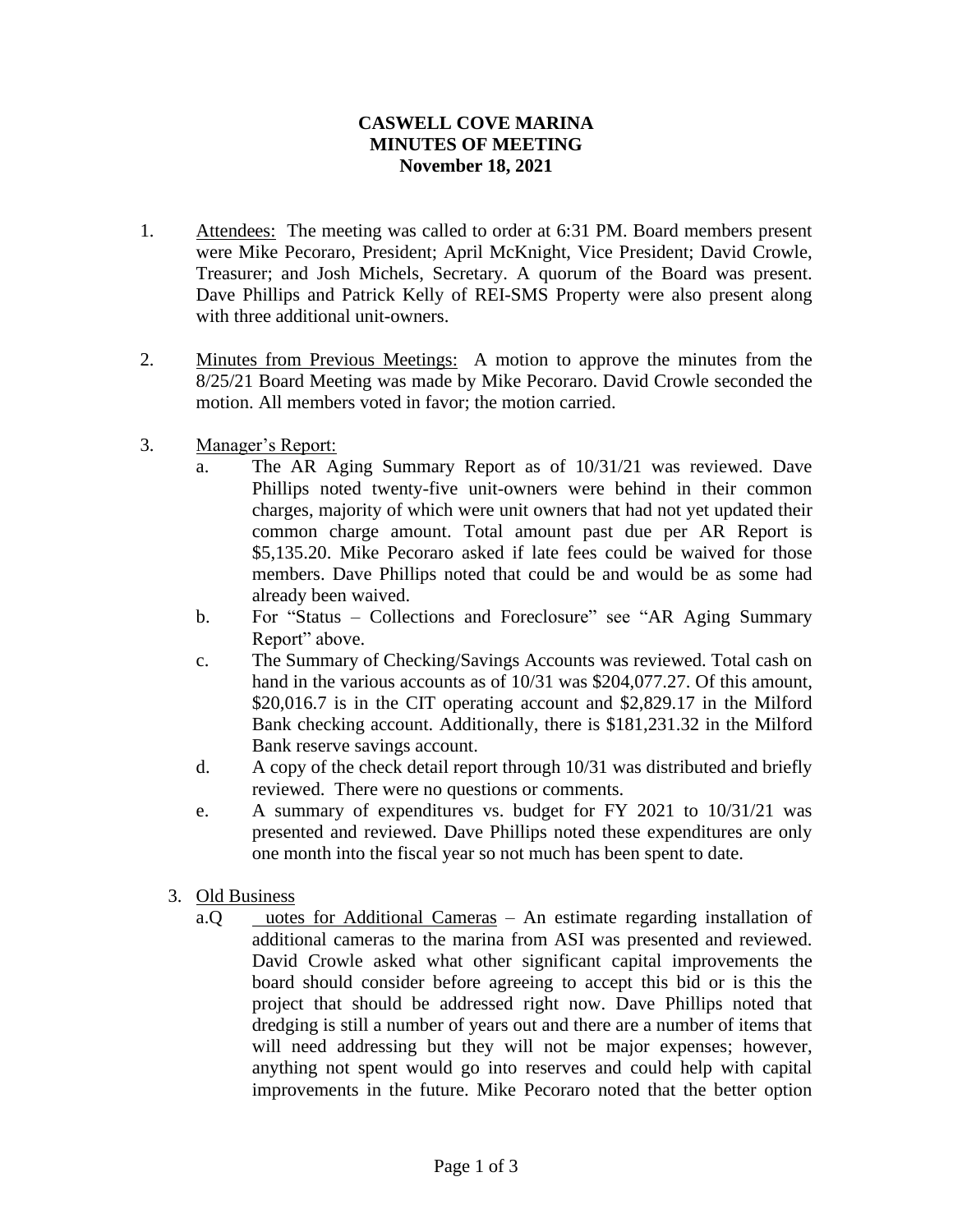may be to upgrade just the current cameras as the incidents that resulted in this conversation were isolated. After a brief discussion, the board asked Patrick Kelly to schedule a meeting with ASI and the board to review the quote and make adjustments to what the board felt they needed.

- b. Key Replacement for Pumpout David Crowle asked if a new key had been installed. Patrick Kelly noted a key had been purchased and an electrician had been contacted. He then added that the electrician said he could change it out at any time during the offseason.
- 5. New Business
	- a. Boat on C Dock T Head Patrick Kelly noted that a board member had asked this be added to the agenda, but the boat had since been removed.
	- b. Year in Review David Crowle noted most things this season were done very well. He then added that there were some communication issues at the beginning of the season, but they seemed to be resolved as the season progressed. Dave Phillips noted that he felt bringing on another maintenance person helped alleviate some of those issues once they were completely trained. David Crowle agreed and then added that we also had two perception issues, one between the condominiums and the marina and the other between marina members that had complained in excess and the rest of the marina. After a brief discussion, the board and management agreed to continue to address the perception issues.
	- c. Management Contract Renewal David Crowle asked Dave Phillips to review the contract renewal clause. Dave Phillips noted he believed it renews February 1<sup>st</sup>, the period to not accept is thirty-days prior with a clause to cancel ninety-days afterwards. David Crowle then asked the board if anyone wanted to discuss options.
	- d. Capital Improvements 2022 For "Capital Improvements 2022" please see "Quotes for Additional Cameras" above.
	- e. Dredging David Crowle noted he could only speak for himself but he had no issues getting in and out this past season. David Crowle then noted he does not foresee a reason why the board would need to assess for dredging in the future, they should consider redrawing the loan. After a brief discussion, the board agreed to try to go another season before doing another sounding.
	- f. Open Work Orders List Dave Phillips reviewed the open work order list; some things are general reminders as opposed to work orders. Mike Pecoraro noted he had a couple of items that should be addressed which included the buttons on the docks. Patrick Kelly noted that he discussed this issue with ASI and they said they could address it. Mike Pecoraro then added the gate at the parking lot still needs to be addressed and asked about the shed airbag. Dave Phillips noted he would need to explore the options as there is already an airbag in the one corner so adding another would not help with floatation.
	- g. Bank Signatories Dave Phillips noted that the board needs to assign signatories for Milford Bank. David Crowle noted he would be willing to